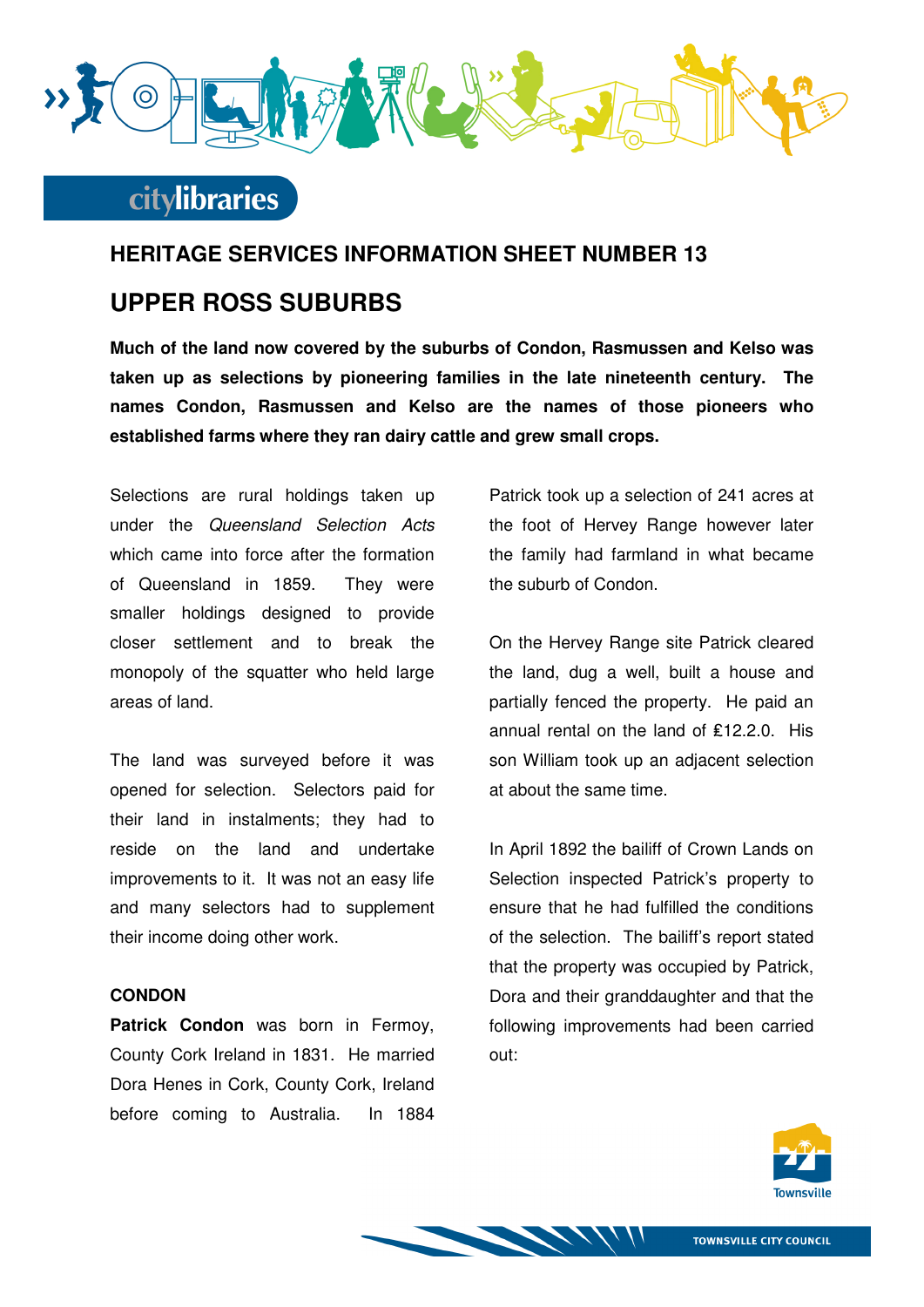

- There was one mile fencing with 4 wires and split posts of 8 feet apart around cultivation and 5 wires, at ₤50 per mile.
- There was a 2 roomed slab house. 30x20 on blocks, iron roof and a front verandah with a floor. The rooms were built in stones and cemented, and there was a bark kitchen 10x14 on the ground.
- 1½ acres of land had been cleared and were under cultivation.
- There was a well 22 feet deep, 5 feet slatted and the rest through decomposed granite, (the 5 feet at ₤1and the 17 feet at 10/-).
- There was a stockvard 30 panels. round posts 4 rails and cap 1 bail and a bark roofed calf pen.
- 5 acres of land had been grubbed but was not cleared.

As a result of this inspection Patrick Condon made an application to purchase the land in June 1892 for the balance of the 10 year's rent including fees on the deed, totalling ₤14.17.3.

Mrs Blanche Sheehy remembers that her grandfather William Condon worked as a carrier to supplement the family's income:

"Grandfather he had the team, he used to have twenty two draft horses and they used to take loadings, as they called it from Townsville, they'd do up over Herveys Range and then on through that back country up to Normanton, Bourketown and on cattle stations and small mining places, they carried food and machinery, all across the ranges and to Port Douglas because that was the port".

Mrs Sheehy and her sister Mrs Holden grew up on the Ross River Road dairy farm operated by their mother and father, Mr and Mrs Vickers. Mrs Vickers was the daughter of William Condon.

### **KELSO**

**James Kelso** selected land on the Upper Ross in 1879.

James Kelso, senior, first came to Australia during the 1850s gold rushes. He was a blacksmith by trade but had tried his luck without success on a number of goldfields. Eventually he returned to his trade as a

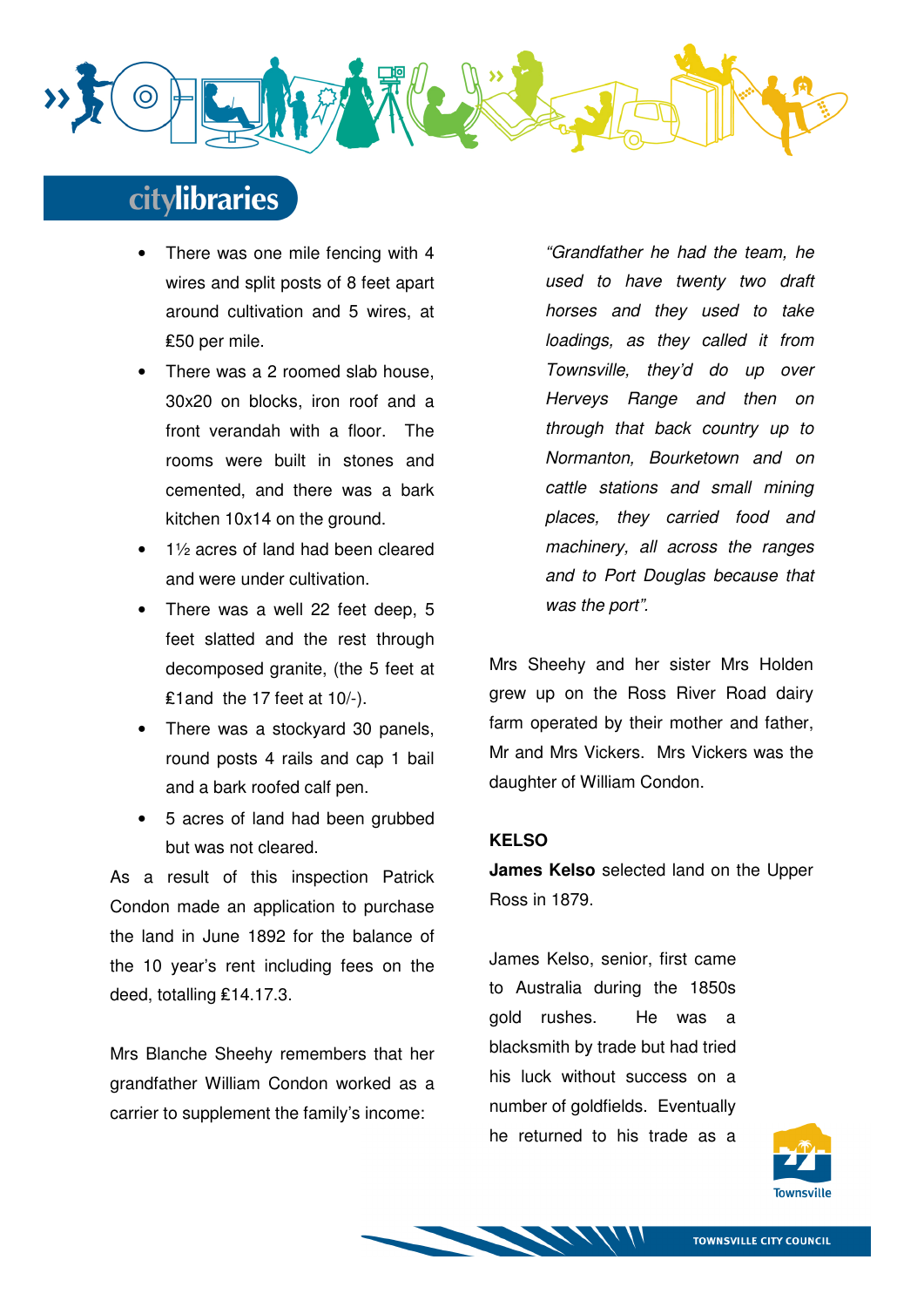

blacksmith to earn a living. He went back to Scotland where he met and married his wife Mary. In 1874 James and Mary with their one surviving child migrated to Australia and settled in Warwick. About 1876 they moved to Townsville, where James Kelso obtained work at the Cleveland Foundry. In 1879 James and Mary Kelso and their children took up a selection on the upper Ross River where they ran cattle. The property became known as Laudham Park. James used his skill as a blacksmith to repair a broken wagon and then he began carrying goods to many of the mining centres as a way of earning extra money during the dry seasons. The women of the family established a dairy.

His son, James Kelso, junior, worked as spare boy on his father's carrying teams, which transported freight to Georgetown, Gilberton and other places. They carried the first cyanide treatment plant from Charters Towers to the Cumberland,

situated beyond Georgetown. They also transported the first load of timber to Richmond for the construction of Goldring and Tolano's Store. When James Kelso, junior, was 21 years old his father died. James, junior, continued in the carrying business but later gave it up to concentrate on pastoralism. In 1907 he married William Ireland's daughter Annie and in 1911 they went to live at the Laudham Park property on the Upper Ross. During World War I, James Kelso and William Ireland went into partnership in a cattle property, Granite Hills.



The Kelso family continued to operate Laudham Park until it was resumed for Ross River Dam in the early 1970s.

#### **RASMUSSEN**

**Jorgen Rasmussen** selected land on the Upper Ross in 1875 and 1878. The Rasmussens were Danish settlers who